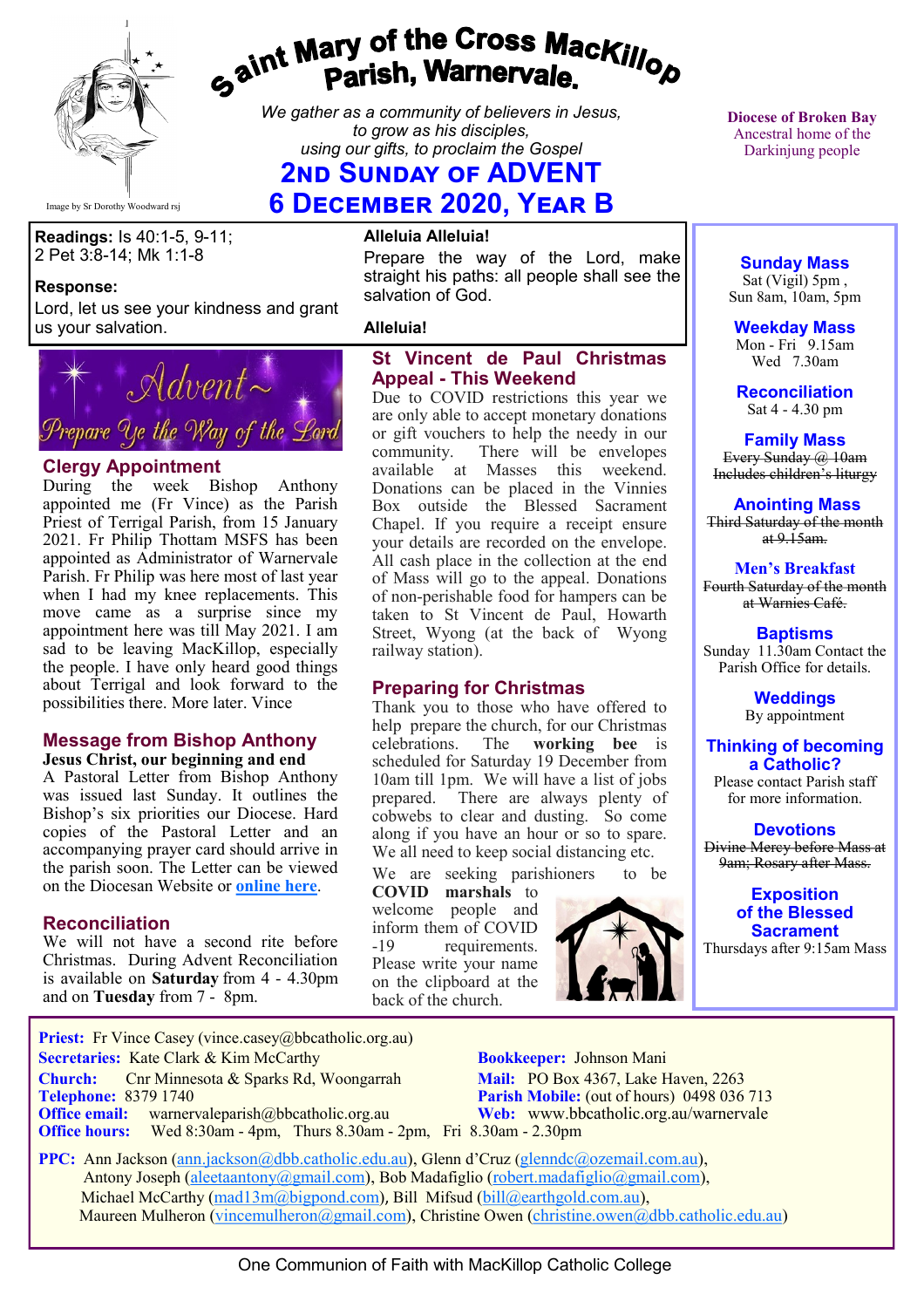# **Social Justice Social Housing**

Since we, as a Parish, strongly supported a Vinnies Social Housing Petition requesting heavy investment in social housing as a means of economic stimulus for New South Wales there has been mixed news on this issue.

While the Victorian government did make a positive initiative by investing \$5.3 billion over four years to build many new homes for social housing, the New South Wales government made only a token gesture by a modest investment. Our State government's response has been criticised as being inadequate by both the Vinnies Social Justice team and the Josephite Sisters.

More needs to be done in this area and we as citizens of this State need to demand more from the State government to address this problem.

#### **Are you interested in getting involved in social justice**

Come along to our Mackillop Social Justice group and learn what we are passionate about.

In brief, we are trying to publicise and promote the social teaching of the Catholic Church and try to see how it can be put into practice in remedying many of the social problems of our society including homelessness, economic inequality, domestic abuse, ending cruel detention of refugees, and care for our environment.

Volunteering is an important way to start getting involved because it costs nothing but your time and can significantly improve the life of someone affected by the exact injustice our group is fighting against.

**Come along to Warnies Café Warnervale on Tuesday 8 December at 2.00pm and join us for a coffee to learn more or attend our next meeting Tuesday 16 February 2pm in the church. Hope to see you there!**



holic Social Just *Social Justice Committee Warnervale Catholic Church*  **[www.marymackillopsocialjustice.wordp](http://www.marymackillopsocialjustice.wordpress.com) ress[.com](http://www.marymackillopsocialjustice.wordpress.com)**



#### **BOOKING IS ESSENTIAL** by

writing your name on the relevant Christmas Mass sign in sheets at the back of the church or by contacting the parish office. 8379 1740 or

warnervaleparish@bbcatholic.org.au *Please do not arrive without booking!*

## **Catholicism**

The final presentation will be held Monday 7 December at 7pm in the church.

The topic is World Without End: The Final Things. Any questions, call Terry Pate 0408 973 316

#### **Wanted: Loving Married Couples Become a Sponsor couple**

SmartLoving is a Catholic marriage ministry and is calling for enthusiastic married couples to journey with an engaged couple as they prepare to be married in the Catholic Church. Find out more at this free information session:  $\circled{c}$ Wed, 9 December - 8pm AEDT

[www.smartloving.org/webinar](http://www.smartloving.org/webinar) sMARTLOVING

#### **Oceania Webinar: Advent Recollection - Reflecting On The Joys And Struggles Of 2020**

**Tuesday 8 Dec 11am – 12.15pm**  Register at [tinyurl.com/](https://bbcatholic.us8.list-manage.com/track/click?u=466af249e088db70ab864d088&id=add07294a4&e=e312df0f80) [adventrecollectiondec8](https://bbcatholic.us8.list-manage.com/track/click?u=466af249e088db70ab864d088&id=add07294a4&e=e312df0f80)

#### **Advent 2020 with Bruce Downes The Catholic Guy**

Starting November 29th you will receive daily emails with short inspirational videos from Bruce Downes, full of real life stories and practical ways to become all that God has created you to be! Register now or for more information: [https://brucedownes.org/](https://brucedownes.org/registerforadvent) [registerforadvent](https://brucedownes.org/registerforadvent) Email: [info@brucedownes.org](mailto:info@brucedownes.org)

# **This Week**

**Monday 7 December St Ambrose** 9:15am Mass Fr Vince

**Tuesday 8 December Immaculate Conception of Mary** 9:15am Mass Fr Vince 7pm Reconciliation Fr Vince

**Wednesday 9 December** 7:30am Mass Fr Vince 9:15am Mass Fr Vince

**Thursday 10 December** 9:15am Mass Fr Vince

**Friday 11 December** 9.15am Communion Service 6pm Syro Malabar Mass Fr Bineesh

**Saturday 12 December** 4pm Reconciliation Fr Carmelo 5pm Mass Fr Carmelo

**Sunday 13 December** 8am Mass Fr Vince 10am Mass Fr Vince 5pm Mass Fr Vince

# **Feast of St Ambrose**



The Ordinariate Parish is celebrating St. Ambrose's Day on Thursday, 10th De-

cember. During the 9 am Mass in St Mary's Church, Toukley a beautiful carved wooden statue of St Ambrose will be blessed. All Warnervale parishioners are welcome to attend.

# **Coronavirus restrictions**

The **number of people** permitted to attend a church service is **132.** 

**All other restrictions continue** for hygiene and social distancing. Please **use hand sanitiser** and **keep 1.5 metres apart** when entering and leaving the church, when queuing for communion and when chatting before and after Mass.

We are all encouraged to **wear a mask** when visiting the church.

**Sign in sheets for Mass** are in the breezeway. Please ensure you are signing in for the Mass.

The sign in sheet for **visits to the church** are on the table at the back of the church.

**Online Mass** is available at the Cathedral from the below link: **Watch now - [Daily Mass on YouTube](https://www.youtube.com/channel/UCNenwlfI7i14XB9TsVBrLvQ/) - [Sunday 9.30am](https://www.youtube.com/channel/UCNenwlfI7i14XB9TsVBrLvQ/) - Weekdays 7am**

Please remember our sick: Dallas Reichal, Sharon King, Richard Murphy, Nancy Foster, Cathryn Sharkey, Anne Johnson, Doreen Winning, June Dawson, David O'Connell, Mary Monaghan, Kathy Outlaw, Finn McConnon, Amelia Wenn, John Ledger, Terry Hardman.

Deceased: Leo Galea, Jeanette Bancroft, Charlie Radford, Dean Cowell, Peter Larkin, Charlie Gatt, Gerard Paul, Yvonne Turner, Christine Cleary, Marie Newham, Tess Lawry, Judy Powell, George Kaifa.



Mass Intentions: Anselmo, Paulita, Enrico Arturo; Pio Edwin, Pantaleon, Temotea Ambait; Elma Capacite, Hermigildo, Romualda Giba, Cara De Guzman, John Paul Ordora, Victor Carreon, Ma. Pqz Benitez.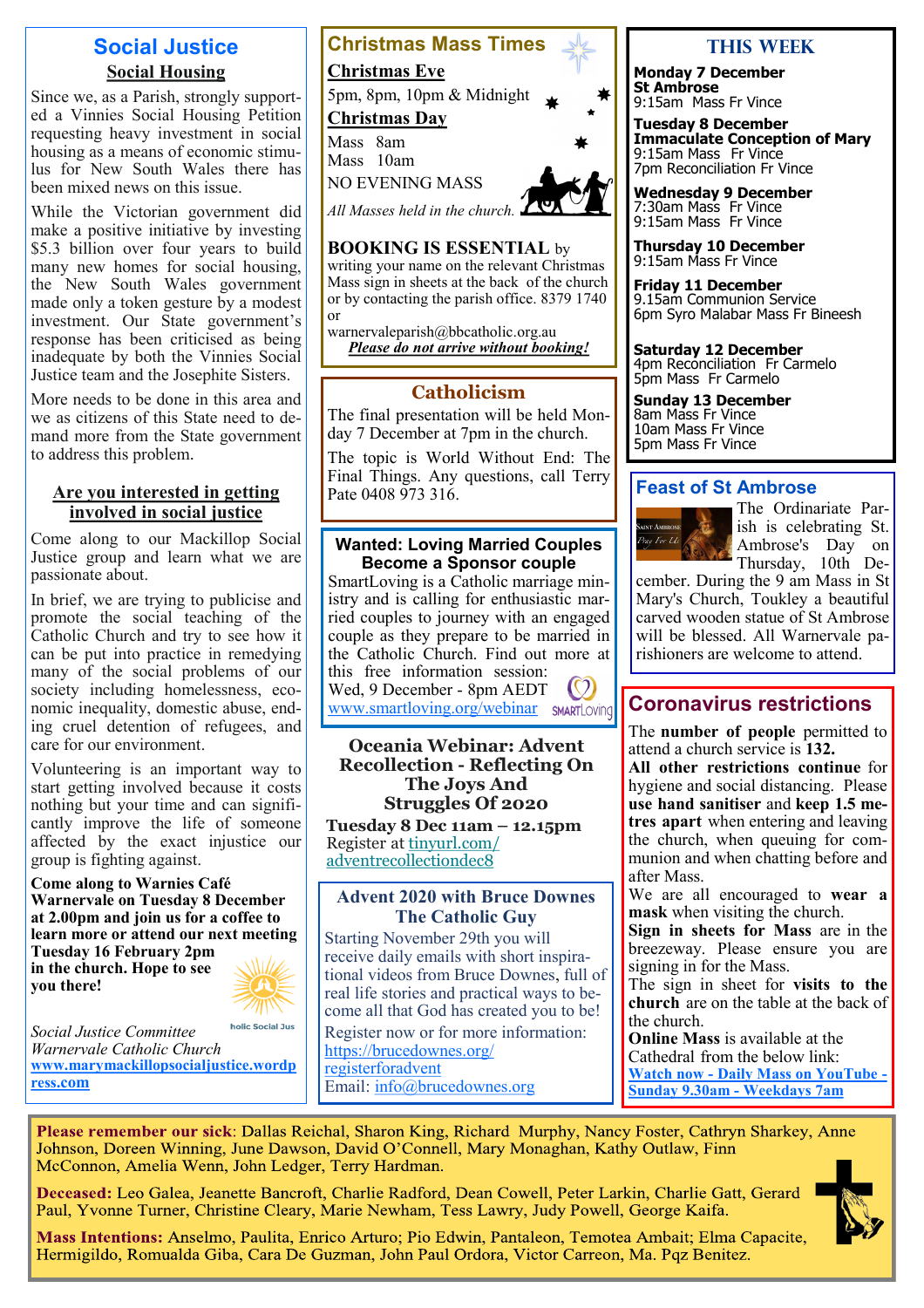# Readings at Mass

# **First reading Is 40:1-5, 9-11**

# **The glory of the Lord shall be revealed and all mankind shall see it**

'Console my people, console them' says your God. 'Speak to the heart of Jerusalem and call to her that her time of service is ended, that her sin is atoned for, that she has received from the hand of the Lord double punishment for all her crimes.'

A voice cries, 'Prepare in the wilderness a way for the Lord. Make a straight highway for our God across the desert. Let every valley be filled in, every mountain and hill be laid low. Let every cliff become a plain, and the ridges a valley; then the glory of the Lord shall be revealed and all mankind shall see it; for the mouth of the Lord has spoken.'

Go up on a high mountain, joyful messenger to Zion. Shout with a loud voice, joyful messenger to Jerusalem. Shout without fear, say to the towns of Judah, 'Here is your God.'

Here is the Lord coming with power, his arm subduing all things to him. The prize of his victory is with him, his trophies all go before him. He is like a shepherd feeding his flock, gathering lambs in his arms, holding them against his breast and leading to their rest the mother ewes.

The word of the Lord

# **Responsorial Psalm Psalm 84:9-14**

## R **Lord, let us see your kindness, and grant us your salvation.**

I will hear what the Lord God has to say, a voice that speaks of peace, peace for his people. His help is near for those who fear him and his glory will dwell in our land. R

Mercy and faithfulness have met; Justice and peace have embraced. Faithfulness shall spring from the earth And justice look down from heaven. R

The Lord will make us prosper And our earth shall yield its fruit. Jusitce shall march before him And peace shall follow his steps. R